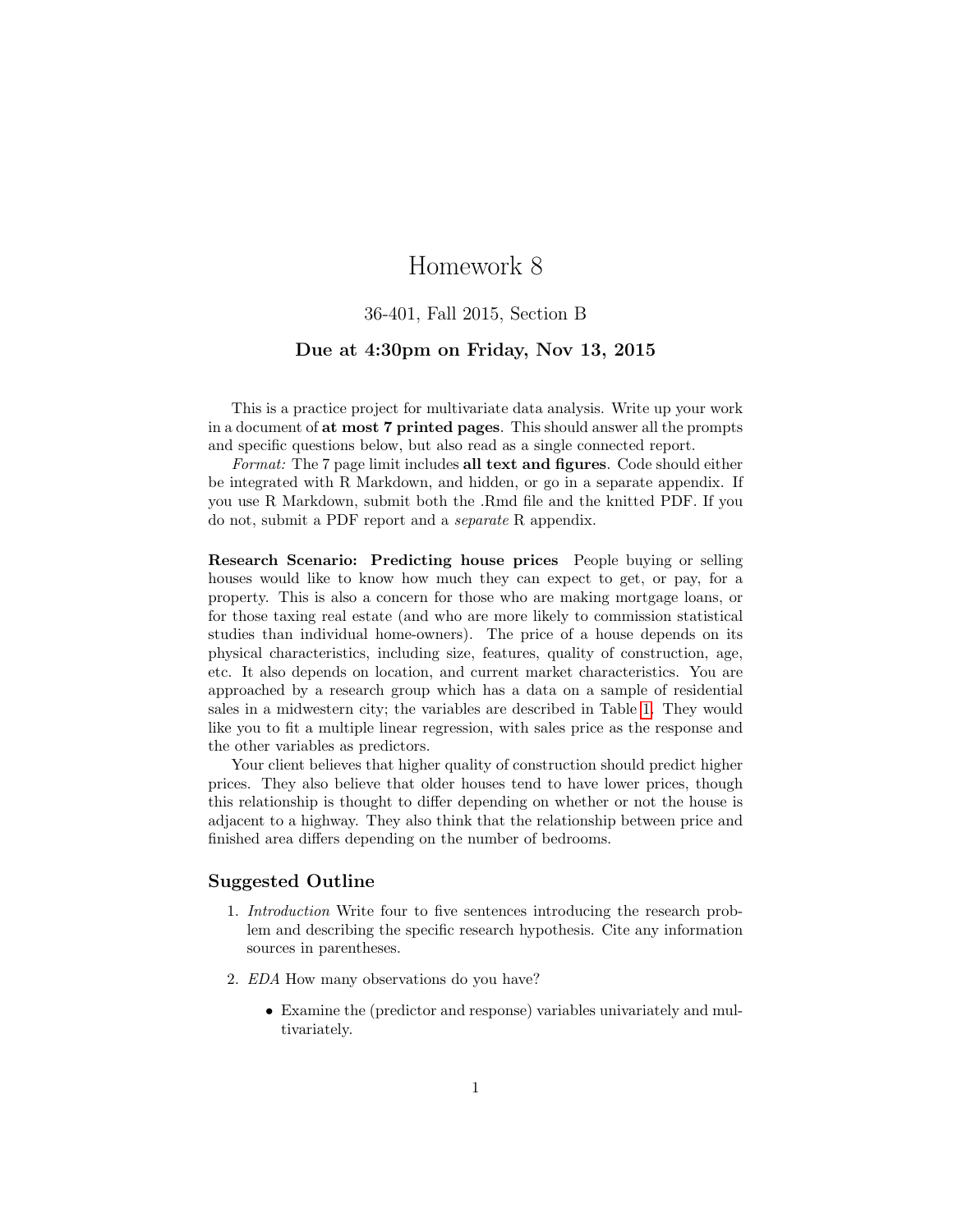| Variable Name        | Description                                                    |
|----------------------|----------------------------------------------------------------|
| Sales price          | Sales price of residence (dollars)                             |
| Finished square feet | Finished area of residence (square feet)                       |
| Number of bedrooms   | Total number of bedrooms in residence                          |
| Number of bathrooms  | Total number of bathrooms in residence                         |
| Air conditioning     | Presence or absence of air conditioning: 1 if yes; 0 otherwise |
| Garage size          | Number of cars that garage will hold                           |
| Pool                 | Presence or absence of swimming pool: 1 if yes; 0 otherwise    |
| Year built           | Year property was originally constructed                       |
| Quality              | $1 =$ high quality, $2 =$ medium, $3 =$ low                    |
| Lot size             | Lot size (square feet)                                         |
| Adjacent to highway  | 1 if the property is adjacent to a highway, 0 otherwise        |

<span id="page-1-0"></span>Table 1: Variables in the data set

- Provide graphical displays/numerical measures for all variables.
- You need EDA for all pairs of continuous variables and at least for the categorical variables and the response variable. Describe your results.
- Which variables seem associated with the sales price?
- 3. Initial modeling Start by building a multivariate linear regression to the data predicting the sales price from the predictor variables. Address the following when building that model:
	- Variables like number of bedrooms/bathrooms, construction quality, and garage size could be coded multiple ways: continuous, nominal, ordinal. Justify your choices.
	- A colleague hypothesizes that there might be an interaction between the finished square feet of the house and the number of bedrooms. Use graphs to generate evidence for or against this hypothesis. Do you agree? Try the new interaction term in your model. Do you keep the interaction in your model? Why or why not?
	- Similarly explore an interaction between the year when the house was built and whether or not the house is adjacent to highways.

#### 4. Diagnostics/model selection

- Are the basic assumptions met for your multivariate linear regression model? Why or why not?
- What transformations do you choose (if any)? Why?
- Are there any outliers in your sample overly influencing your model? Identify any outlier candidates and decide whether or not to remove them. Give details.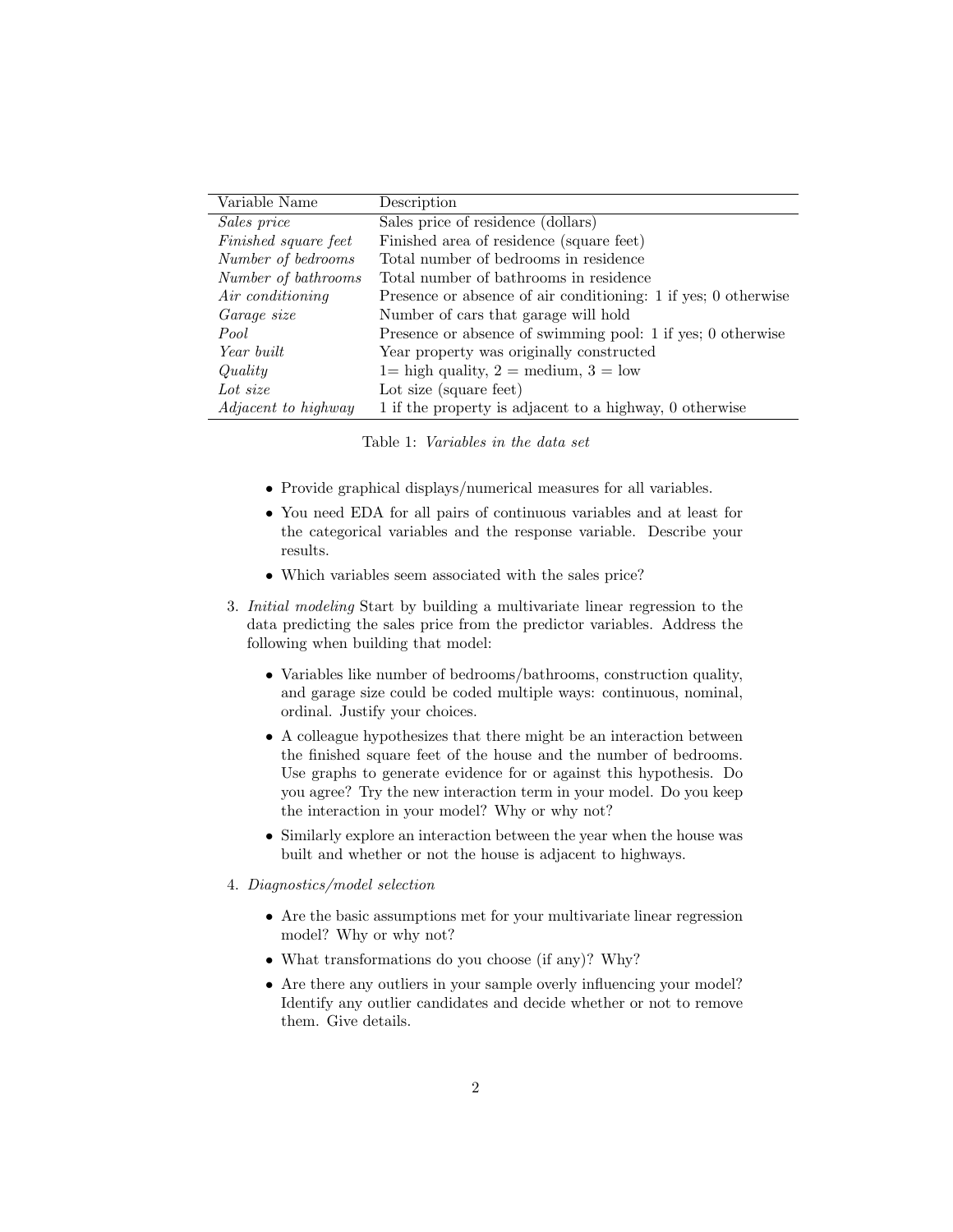- Do you exclude any variables? Why? All exclusions/inclusions must be justified.
- 5. Final model inference/results Create a table that summarizes your final model (coefficients, standard errors, confidence intervals, p-values). Provide interpretations of all your coefficients in the context of the problem. Be sure to address the specific questions of the client:
	- whether older houses have lower sales prices;
	- whether the relationship between age and sales price depends on adjacency to a highway;
	- whether higher construction quality have higher sales prices;
	- whether the relationship between finished area and sales price varies with the number of bedrooms.
- 6. Discussions/results: What are your conclusions? Identify a few key findings, and discuss, with reference to the supporting evidence. Can you come up with explanations for the patterns you have found? Suggestions or recommendations for the client? How could your analysis be improved? (6–8 sentences)

### Rubric

Words (10) The text is laid out cleanly, with clear divisions and transitions between sections and sub-sections. The writing itself is well-organized, free of grammatical and other mechanical errors, divided into complete sentences logically grouped into paragraphs and sections, and easy to follow from the presumed level of knowledge.

Numbers (5) All numerical results or summaries are reported to suitable precision, and with appropriate measures of uncertainty attached when applicable.

Pictures (5) Figures and tables are easy to read, with informative captions, axis labels and legends, and are placed near the relevant pieces of text.

Code (10) The code is formatted and organized so that it is easy for others to read and understand. It is indented, commented, and uses meaningful names. It only includes computations which are actually needed to answer the analytical questions, and avoids redundancy. Code borrowed from the notes, from books, or from resources found online is explicitly acknowledged and sourced in the comments. Functions or procedures not directly taken from the notes have accompanying tests which check whether the code does what it is supposed to. The text of the report is free of intrusive blocks of code. If you use R Markdown, all calculations are actually done in the file as it knits, and only relevant results